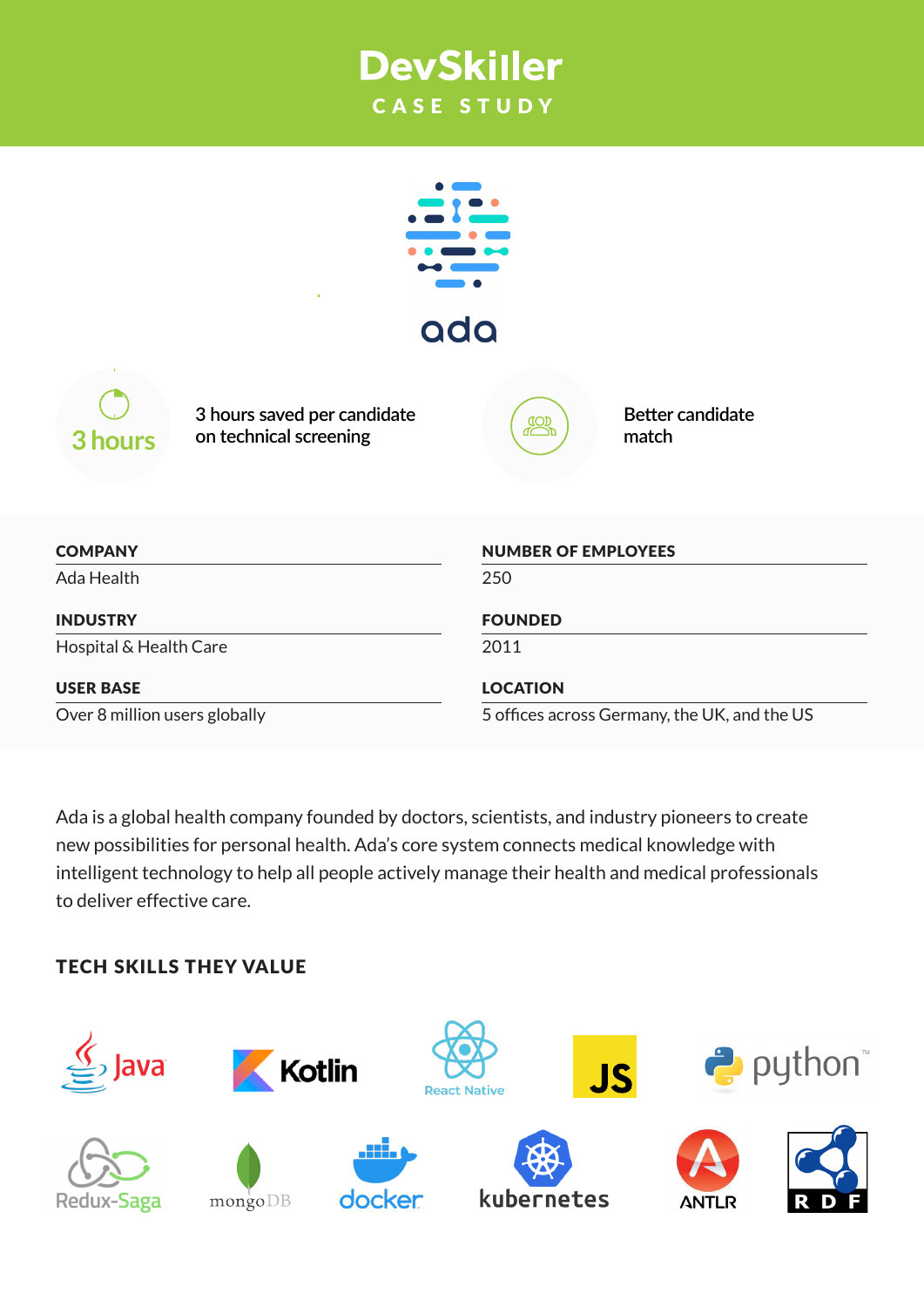#### TECHNICAL HIRING PROCESS STRUCTURE



#### **CHALLENGES**

Before using DevSkiller, Ada Health screened tech skills with an on-site task followed by a team interview. This procedure required more time on the side of Ada's team and had limited ability to ensure candidate fit for the role. For this reason, the biggest objectives Ada wanted to reach were time-saving and improved interview experience.

#### RESULTS

Since automating their technical screening process, Ada saw a number of positive results.

#### Saving time

"DevSkiller helped us to save precious on-site time for applicants that are already likely to be a fit. **We're saving 3 hours per candidate** that was the time we spent with applicants on a technical task before."



MICHA GERWIG ENGINEERING MANAGER AT ADA HEALTH